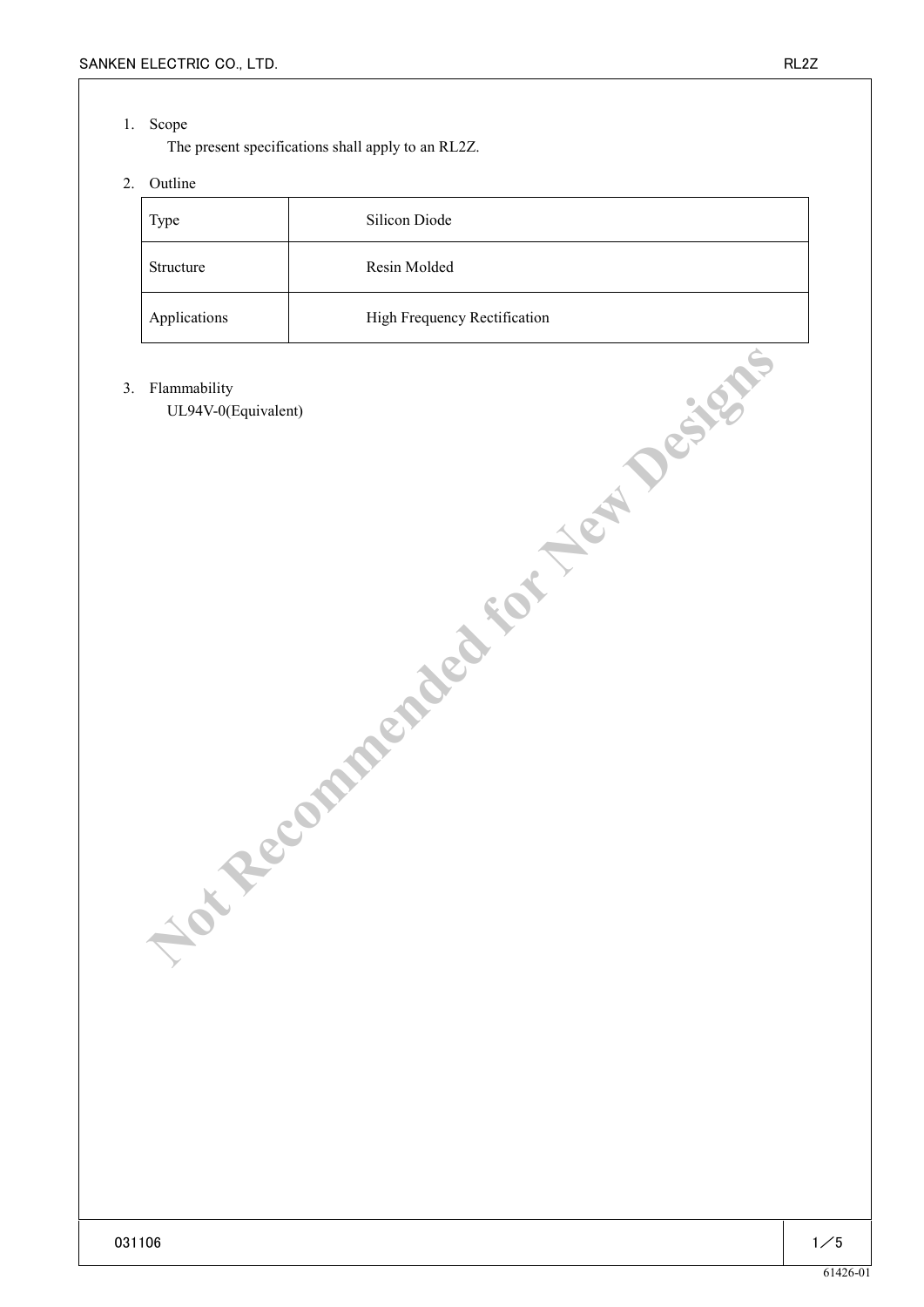### 4. Absolute maximum ratings

| No.            | Item                                  | Symbol           | Unit            | Rating          | Conditions                         |
|----------------|---------------------------------------|------------------|-----------------|-----------------|------------------------------------|
| $\mathbf{I}$   | <b>Transient Peak Reverse Voltage</b> | $V_{\rm RSM}$    | V               | <b>200</b>      |                                    |
| $\overline{2}$ | Peak Reverse Voltage                  | $V_{RM}$         | V               | <b>200</b>      |                                    |
| 3              | Average Forward Current               | $I_{F(AV)}$      | A               | 2.0             | Refer to Derating of 7             |
| $\overline{4}$ | Peak Surge Forward Current            | $I_{FSM}$        | A               | 30              | 10msec.<br>Half sinewave, one shot |
| 5              | $I2t$ Limiting Value                  | $I^2t$           | $A^2s$          | 4.5             | 1msec≤t≤10msec                     |
| 6              | Junction Temperature                  | $T_i$            | $\rm ^{\circ}C$ | $-40 \sim +150$ |                                    |
| 7              | Storage Temperature                   | $T_{\text{stg}}$ | $\rm ^{\circ}C$ | $-40 \sim +150$ |                                    |

#### 5. Electrical characteristics

| 5                                            | 1 <sup>2</sup> t Limiting Value                   | $l^{\text{-}}t$  | $A^2s$             | 4.5         | $1$ msec $\leq t \leq 10$ msec                                        |  |  |
|----------------------------------------------|---------------------------------------------------|------------------|--------------------|-------------|-----------------------------------------------------------------------|--|--|
| 6                                            | Junction Temperature                              |                  | $\rm ^{\circ}C$    | $-40$ ~+150 |                                                                       |  |  |
| $\overline{7}$                               | Storage Temperature                               | $T_{\text{stg}}$ | $\rm ^{\circ}C$    | $-40$ ~+150 |                                                                       |  |  |
| Electrical characteristics<br>5 <sub>1</sub> |                                                   |                  |                    |             |                                                                       |  |  |
| No.                                          | Item                                              | Symbol           | Unit               | Value       | Conditions                                                            |  |  |
| $\mathbf{1}$                                 | Forward Voltage Drop                              | $V_{F}$          | $\mathbf V$        | 0.98 max.   | $I_F = 2.0A$                                                          |  |  |
| $\overline{2}$                               | Reverse Leakage Current                           | $I_R$            | uA                 | 50 max.     | $V_R = V_{RM}$                                                        |  |  |
| $\overline{3}$                               | Reverse Leakage Current Under<br>High Temperature | $H \cdot I_R$    | <b>uA</b>          | 100 max.    | $V_R = V_{RM}$ , T <sub>j</sub> =150°C                                |  |  |
| $\overline{4}$                               | Reverse Recovery Time                             | $t_{\rm r}$      | ns                 | 50 max.     | $I_F = I_{RP} = 100mA$<br>90% Recovery point, $T_i = 25$ °C           |  |  |
|                                              |                                                   | $t_{rr}2$        | ns                 | 35 max.     | $I_F = 100mA$ , $I_{RP} = 200mA$<br>75% Recovery point, $T_i = 25$ °C |  |  |
| 5                                            | Thermal Resistance                                | $R_{th(j-l)}$    | $\rm ^{\circ}C$ /W | 12 max.     | Between Junction and Lead                                             |  |  |
|                                              | Joseph                                            |                  |                    |             |                                                                       |  |  |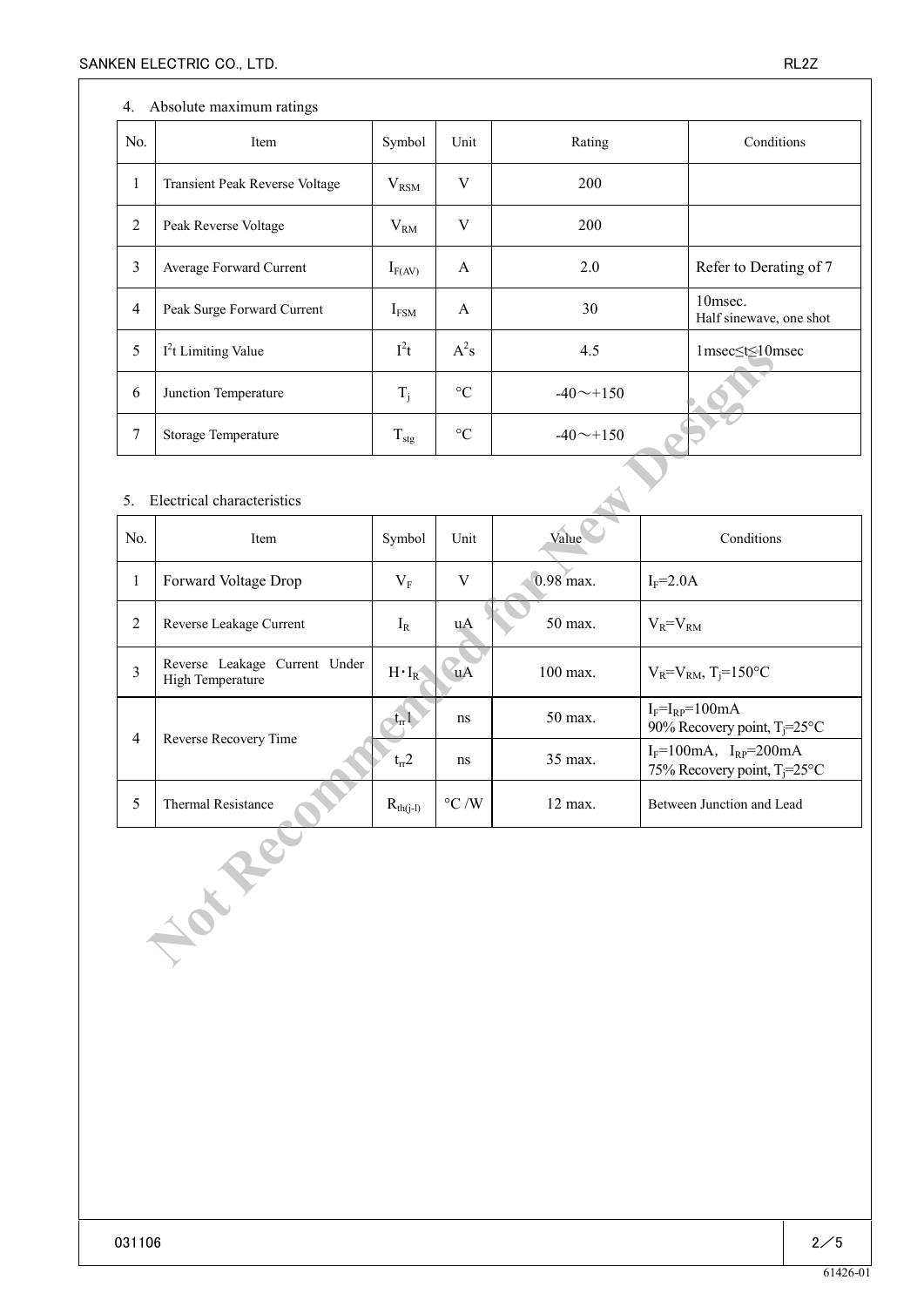### 6. Characteristics

 $\Pr_{\text{Forward Power Disipation (W)}}$  Forward Power Dissipation (W) Forward Power Dissipation (W)



 $\Pr_{\mathbb{R}}\left(\mathbb{W}\right)$ Reverse Power Dissipation (W)

0.00

0.01

0.02

0.03

0.0

1.0

2.0

3.0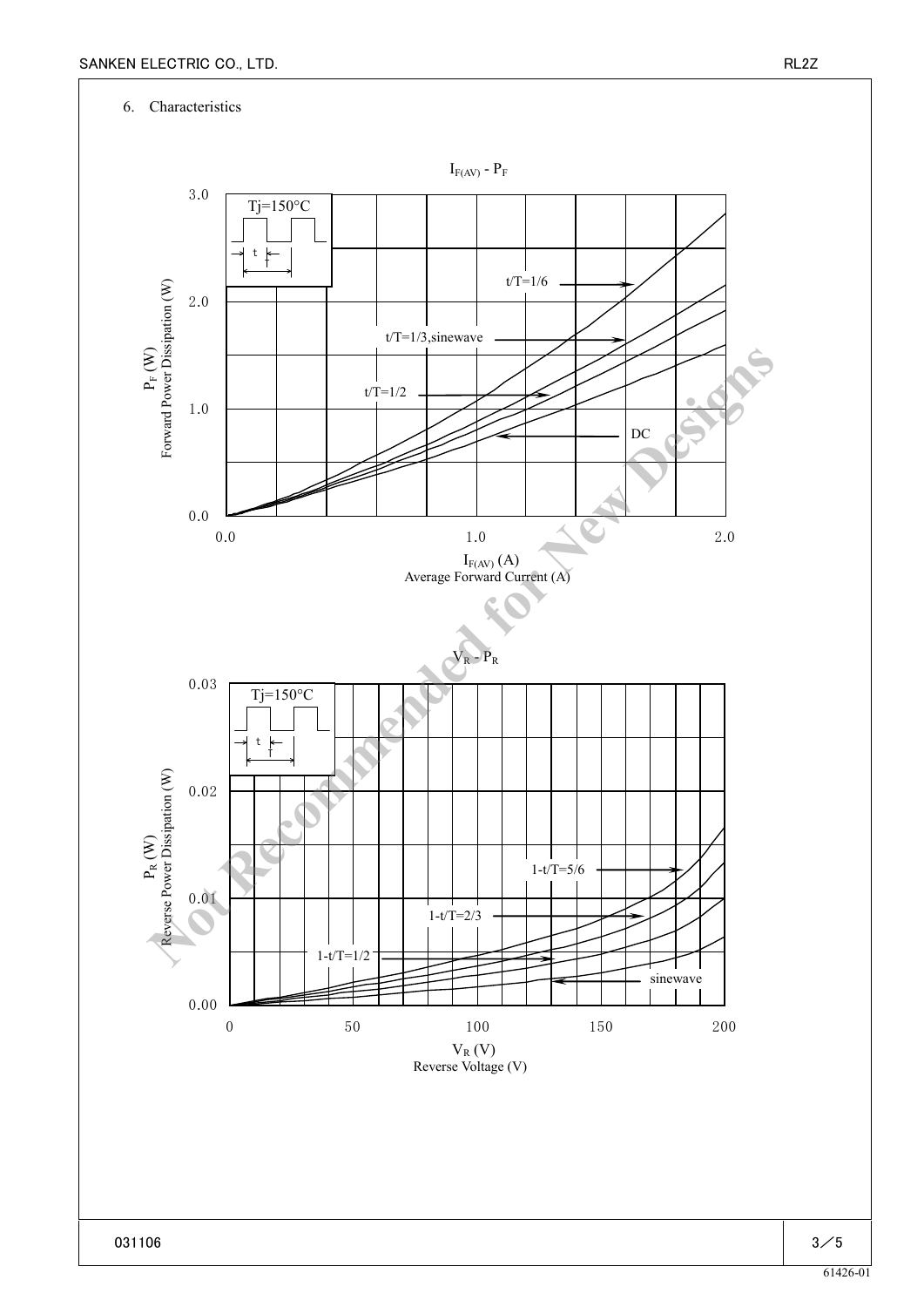